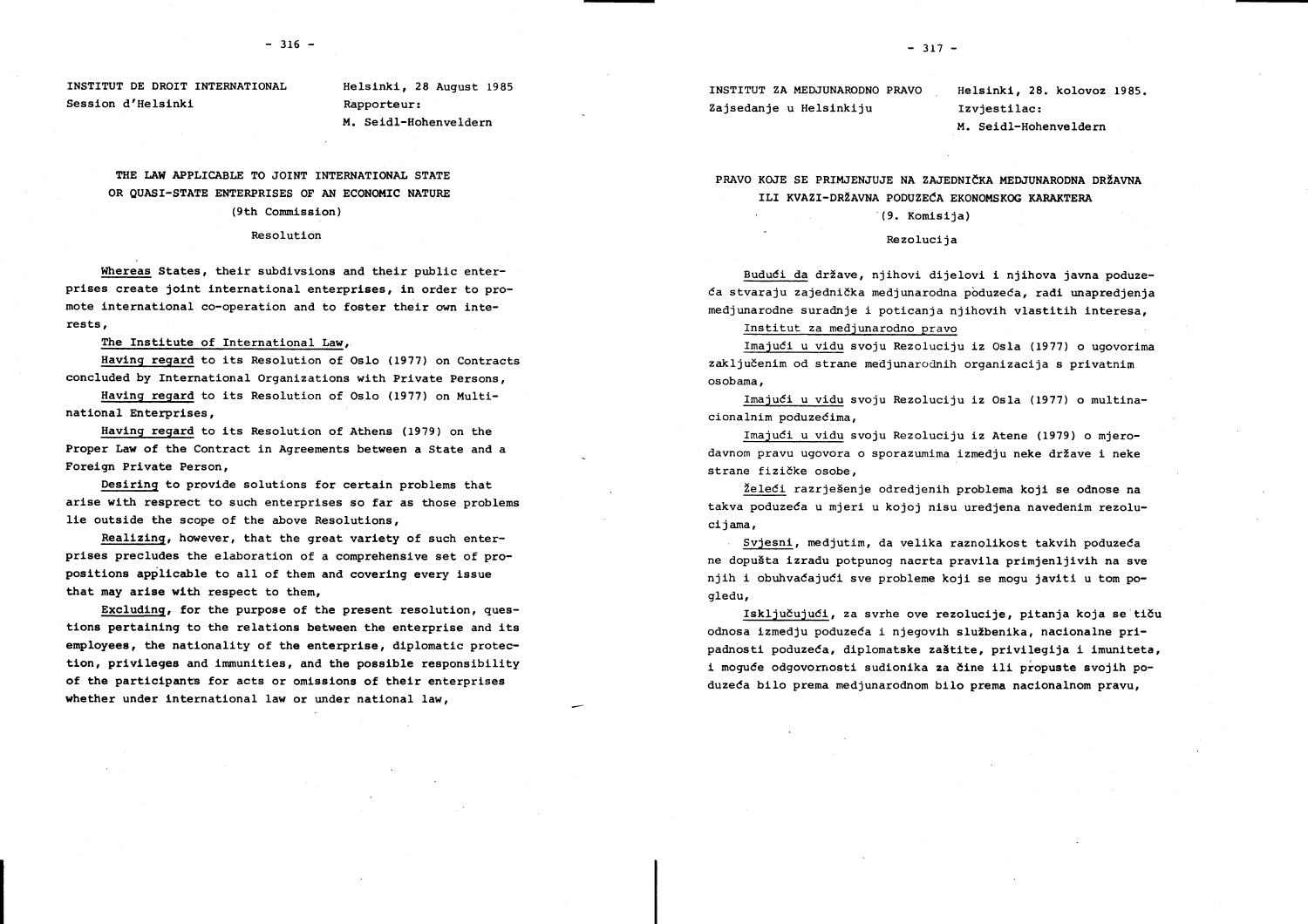Adopts the following Resolution:

### Article 1

This Resolution concerns any joint international enterprise that combines the following features:

- a) two or more States. State subdivisions or other State--controlled entities have a dominant participation in the capital of the enterprise:
- b) it acts in one or more States for purposes of general economic interest principally through private law procedures: and
- c) it is distinct from the several entities referred to in a) above.

# Article 2

A joint international enterprise may be established by one or more of the following constitutive instruments: by a treaty, by a decision of an international organization or by an act of the participants governed by one or more of the sources of law enumerated in Article 7.

#### Article 3

The constitutive instruments of the enterprise should include all provisions which may be necessary or useful for the efficient functioning of the enterprise in relations among the participants as well as in relations with third parties.

#### Article 4

1. The participants may, in establishing the joint international enterprise, either

- a) use a legal model existing under a national law, e.g., a defined type of company, or
- b) determine the purpose of the enterprise and the rules applicable to its creation and activities without using provisions of a national law or using them only in certain respects.

Usvaja sljedeću rezoluciju:

### $\text{Član}$  1

Ova rezolucija odnosi se na svako zajedničko medjunarodno poduzeće koje sjedinjuje sljedeća obilježia:

- a) dvije ili više država, dijelovi države ili druge jedinice kontrolirane od države imaju vodeće sudioništvo u kapitalu poduzeća:
- b) djelovanje u jednoj ili više država za svrhu općeg ekonomskog interesa prvenstveno putem privatnopravne procedure: i
- c) da se jasno razlikuje od svake jedinice naznačene gore pod a).

### $\text{Član}$  2

Zajedničko medjunarodno poduzeće može biti ustanovljeno jednim ili više od sljedećih konstitutivnih instrumenata: mediunarodnim ugovorom, odlukom neke medjunarodne organizacije ili aktom sudionika koji je reguliran s jednim pravnim izvorom ili više niih nabrojanih u čl. 7.

## $\text{Član}$  3

Konstitutivni instrumenti poduzeća trebali bi sadržavati sve odredbe koje bi bile potrebne ili korisne za efikasno funkcioniranie poduzeća kako u odnosima izmedju sudionika, tako i u odnosima s trećim osobama.

## Član 4

1. Sudionici mogu, prilikom osnivanja zajedničkog medjunarodnog poduzeća, bilo

- a) koristiti neki pravni model koji postoji u nekom nacionalnom pravu, npr. odredjeni tip društva (kompanije), bilo
- b) odrediti svrhu poduzeća i pravila primjenljiva na njegovo stvaranje i djelatnosti a da se pri tome ne primjenjuju propisi nacionalnog prava ili da se primjenjuju samo u odredjenim pogledima.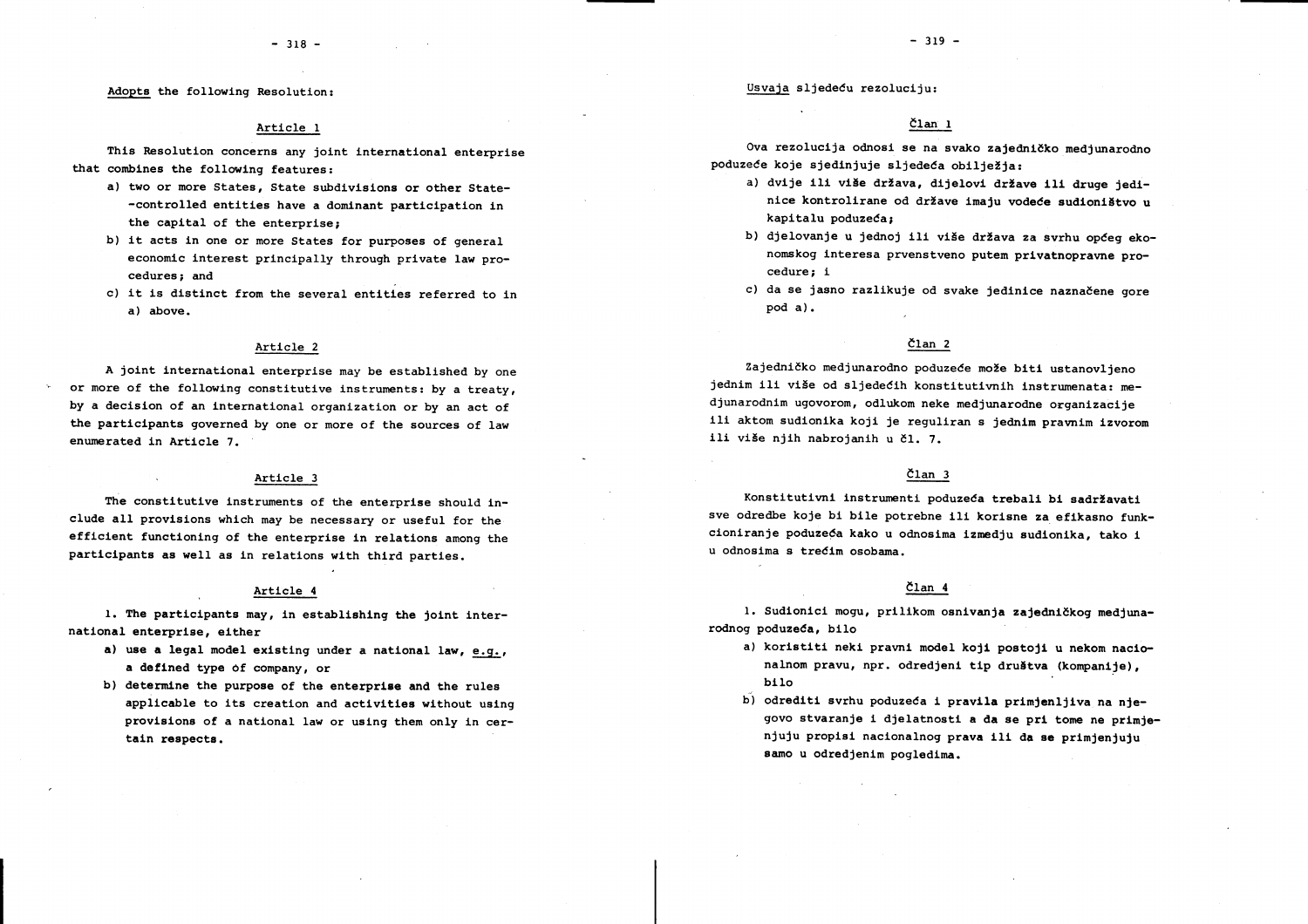2. The fact that the constitutive instruments of the enterprise or some of them are treaties does not necessarily imply that the enterprise shall be governed by public international  $1aw.$ 

3. The existence of the enterprise shall be recognized in the legal systems of the States participating directly or through enterprises or authorities.

4. The existence of the enterprise shall be recognized in other States in accordance with each such State's system of law and with international law.

## Article 5

1. The participants may, in establishing the enterprise, either submit the relations among themselves to a national law, including any special rules laid down by such law for the participation of national or foreign public authorities, or submit these relations to such law subsidiarily to the constitutive instruments, or exempt them entirely from the application of a particular national law.

2. The constitutive instruments of the enterprise, when submitting the relations among the participants to a national  $law:$ 

a) may expressly derogate from that national law;

b) shall be deemed to derogate implicitly from provisions inconsistent with their object and purpose.

Except where the instruments are treaties, such derogations may not affect mandatory provisions of law or ordre public of the abovementioned national law.

3. To the extent that an issue respecting relations among participants is neither requlated by the constitutive instruments nor submitted to a system of law of their choice, the issue is governed by the general principles of law regulating the issue in the alegal systems and the States eencerned, by the general principles of the law of international organizations, and, where appropriate, by other rules of international law.

4. In submitting these relations to a national law either as the principal or as a subsidiary source of law, the constitutive instruments may provide that the provisions of that national law shall be those in force at the time of the adoption of those instruments.

2. Činjenica da su neki ili svi konstitutivni instrumenti poduzeća medjunarodni ugovori ne znači nužno da je poduzeće podvrgnuto medjunarodnom javnom pravu.

3. Postojanje poduzeća bit će priznato u pravnim sistemima država koje su u poduzeću zastupljene neposredno ili putem svojih poduzeća ili organa.

4. Postojanje poduzeća bit će priznato u drugim državama u skladu sa pravnim sistemom svake države i s mediunarodnim pra $v \circ m$ .

### Član 5

1. Osnivajući poduzeće, sudionici mogu mediusobne odnose podvrgnuti nacionalnom pravu, uključujući sva posebna pravila takvog prava za sudjelovanje nacionalnih ili stranih vlasti. podvrgnuti te odnose nacionalnom pravu koje služi samo kao dopuna konstitutivnim instrumentima, ili ih potpuno izuzeti od primjene pojedinog nacionalnog prava.

2. Kad konstitutivni instrumenti nekog poduzeća podvrgavaju odnose mediu sudionicima nekom nacionalnom pravu

a) moqu izričito odstupiti od tog nacionalnog prava;

b) smatrat će se da su implicitno odstupili od odredaba

suprotnih uvjetima instrumenata ili onih koje su nespojive s njihovim ciljem i svrhom.

Osim kad su instrumenti medjunarodni ugovori, takva odstupania ne mogu imati učinka na obvezatne pravne odredbe ili javni poredak gore navedenog nacionalnog prava.

3. U mjeri u kojoj neko pitanje koje se tiče odnosa izmedju sudionika nije uredjeno konstitutivnim instrumentima niti je podvrgnuto nekom sistemu unutrašnjeg prava po njihovom izboru, to pitanje uredjuje se općim načelima prava kojima je to pitanje uredjeno u pravnim sistemima država u pitanju, općim načelima prava medjunarodnih organizacija i u datom slučaju drugim pravilima medjunarodnog prava.

4. U podvrgavanju ovih odnosa nacionalnom pravu bilo kao glavnom bilo kao pomoćnom pravnom izvoru, konstitutivni instrumenti mogu predvidjeti da su odredbe tog nacionalnog prava one koje su na snazi u vrijeme prihvaćanja tih instrumenata.